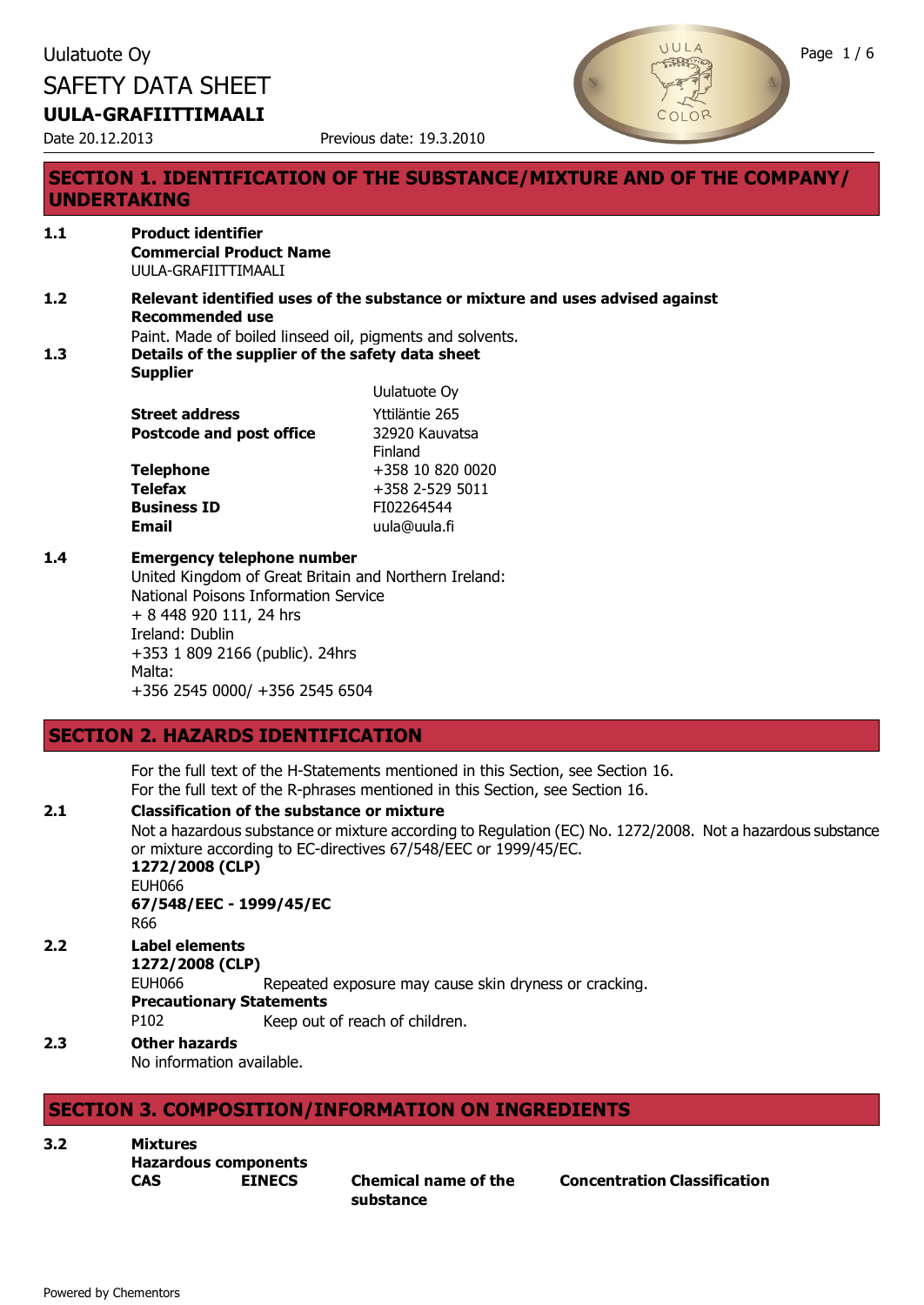### Uulatuote Oy Page 2/6 SAFETY DATA SHEET **UULA-GRAFIITTIMAALI** Date 20.12.2013 Previous date: 19.3.2010 64742-48-9 265-150-3 Naphtha (petroleum), hydrotreated heavy 5-10 % Xn; R65; R66; Asp. Tox. 1, H304; EUH066; Note P. **Not dangerous goods**<br>68649-95-6 272-038-8 68649-95-6 272-038-8 Linseed-oil 30-40 % -

#### **3.3 Other information**

CAS 64742-48-9: REACH Registration Number 01-2119457273-39-xxxx.

Note P: The classification as a carcinogen or mutagen need not apply if it can be shown that the substance contains less than 0,1 % w/w benzene (EINECS No 200-753-7). This note applies only to certain complex coaland oil-derived substances in Part 3.

Graphite powder 30-40 %

For the full text of the R-phrases mentioned in this Section, see Section 16.

For the full text of the H-Statements mentioned in this Section, see Section 16.

#### **SECTION 4. FIRST AID MEASURES**

### **4.1 Description of first aid measures**

#### **Inhalation**

If breathed in, move person into fresh air. Keep patient warm and at rest. Oxygen or artificial respiration if needed. Consult a physician after significant exposure.

#### **Skin contact**

In case of contact, immediately flush skin with soap and plenty of water. Remove contaminated clothing. If irritation develops, get medical attention.

#### **Eye contact**

Rinse immediately with plenty of water, also under the eyelids. Remove contaminated clothing. If irritation develops, get medical attention.

#### **Ingestion**

Do NOT induce vomiting. Consult a physician.

#### **4.2 Most important symptoms and effects, both acute and delayed**

Repeated or prolonged contact with the mixture may cause removal of natural fat from the skin resulting in desiccation of the skin.

**4.3 Indication of immediate medical attention and special treatment needed** No information available.

### **SECTION 5. FIREFIGHTING MEASURES**

- **5.1 Extinguishing media**
	- **Suitable extinguishing media**

Use water spray, alcohol-resistant foam, dry chemical or carbon dioxide.

**Extinguishing media which must not be used for safety reasons** Do NOT use water jet.

- **5.2 Special hazards arising from the substance or mixture** Burning produces noxious and toxic fumes.
- **5.3 Advice for firefighters** In the event of fire, wear self-contained breathing apparatus.

#### **5.4 Specific methods** Discharge into the environment must be avoided.

## **SECTION 6. ACCIDENTAL RELEASE MEASURES**

**6.1 Personal precautions, protective equipment and emergency procedures** Use personal protective equipment. Keep people away from and upwind of spill/leak. Do not enter confined spaces unless adequately ventilated.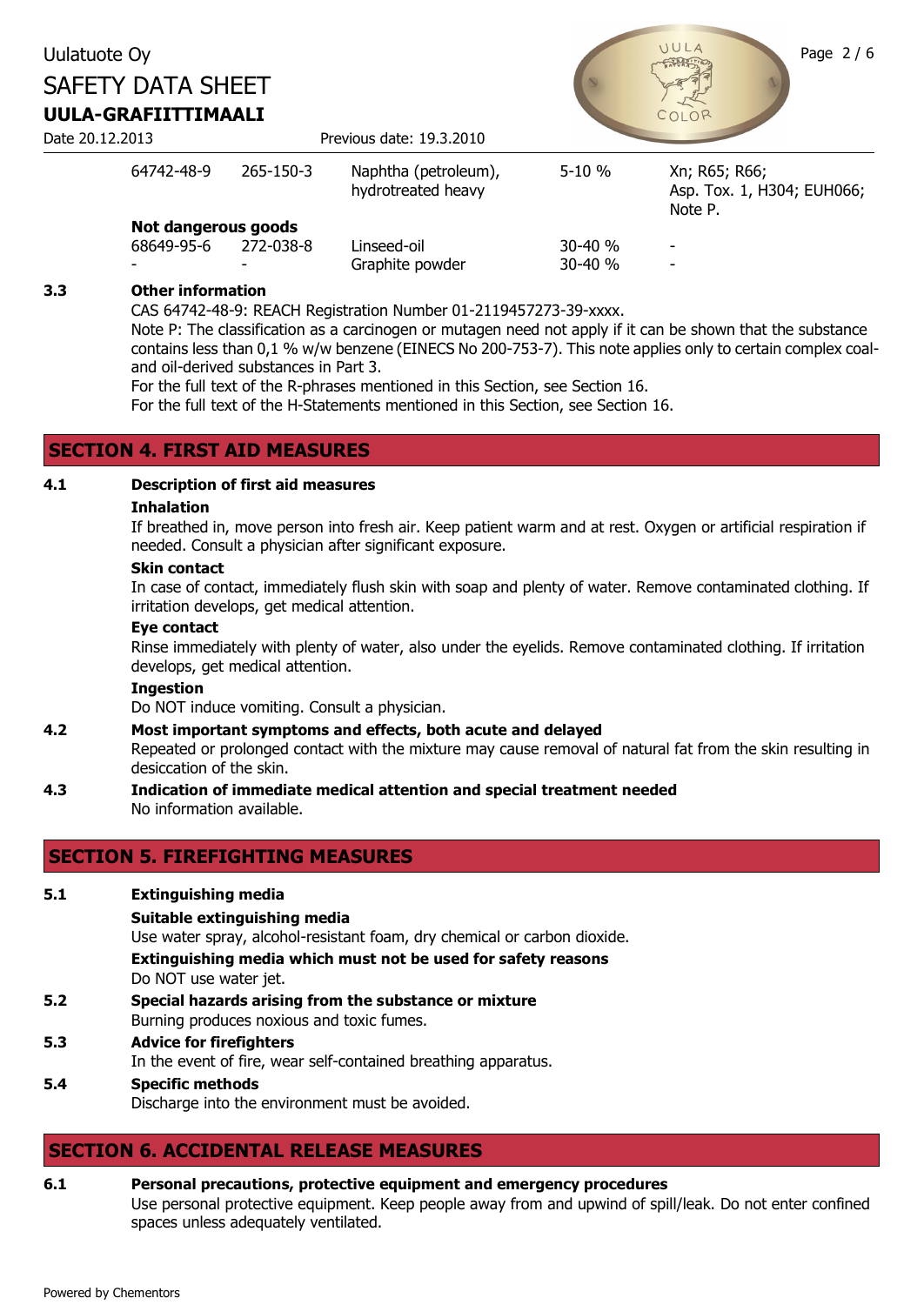#### Date 20.12.2013 Previous date: 19.3.2010

#### **6.2 Environmental precautions**

Try to prevent the material from entering drains or water courses. Prevent spreading over a wide area (e.g. by containment or oil barriers).

#### **6.3 Methods and materials for containment and cleaning up**

Contain spillage, and then collect with non-combustible absorbent material, (e.g. sand, earth, diatomaceous earth, vermiculite) and place in container for disposal according to local / national regulations (see section 13). Dispose of oily cotton waste, rags by burning or watering before discarding in the trash because of linseed-oli self-ignition risk.

### **6.4 Reference to other sections**

Refer to protective measures listed in sections 7 and 8.

### **SECTION 7. HANDLING AND STORAGE**

**7.1 Precautions for safe handling**

Ensure adequate ventilation, especially in confined areas. Avoid breathing vapours, mist or gas. Keep away from sources of ignition - No smoking. Wear personal protective equipment.

**7.2 Conditions for safe storage, including any incompatibilities** Keep tightly closed in a dry, cool and well-ventilated place. Keep away from heat and sources of ignition.

#### **7.3 Specific end use(s)** No information available.

### **SECTION 8. EXPOSURE CONTROLS/PERSONAL PROTECTION**

#### **8.1 Control parameters**

# **Threshold limits**

Naphtha (petroleum), hydrotreated heavy

900 mg/m3 (8 h) 1200 mg/m3 (15 min)

#### **Other information on limit values**

Naphtha (petroleum), hydrotreated heavy:

TWA =  $1200 \text{ mg/m}^3$  (184 ppm), ExxonMobil (2000)

#### **DNELs**

No information available.

#### **PNECs**

No information available.

#### **8.2 Exposure controls**

#### **Appropriate engineering controls**

Apply technical measures to comply with the occupational exposure limits. Avoid breathing vapours, mist or gas. Do not get on skin or clothing.

#### **Individual protection measures**

#### **Respiratory protection**

In case of insufficient ventilation, wear suitable respiratory equipment. Respiratory protection complying with EN 141. Respirator with filter for organic vapour, Type: A.

#### **Hand protection**

Protective gloves complying with EN 374. Protective gloves: Nitrile rubber

#### **Eye/face protection**

If splashes are likely to occur, wear: Tightly fitting safety goggles.

#### **Skin protection**

Long sleeved clothing Wear suitable coveralls to prevent exposure to the skin.

#### **Environmental exposure controls**

The product should not be allowed to enter drains, water courses or the soil.

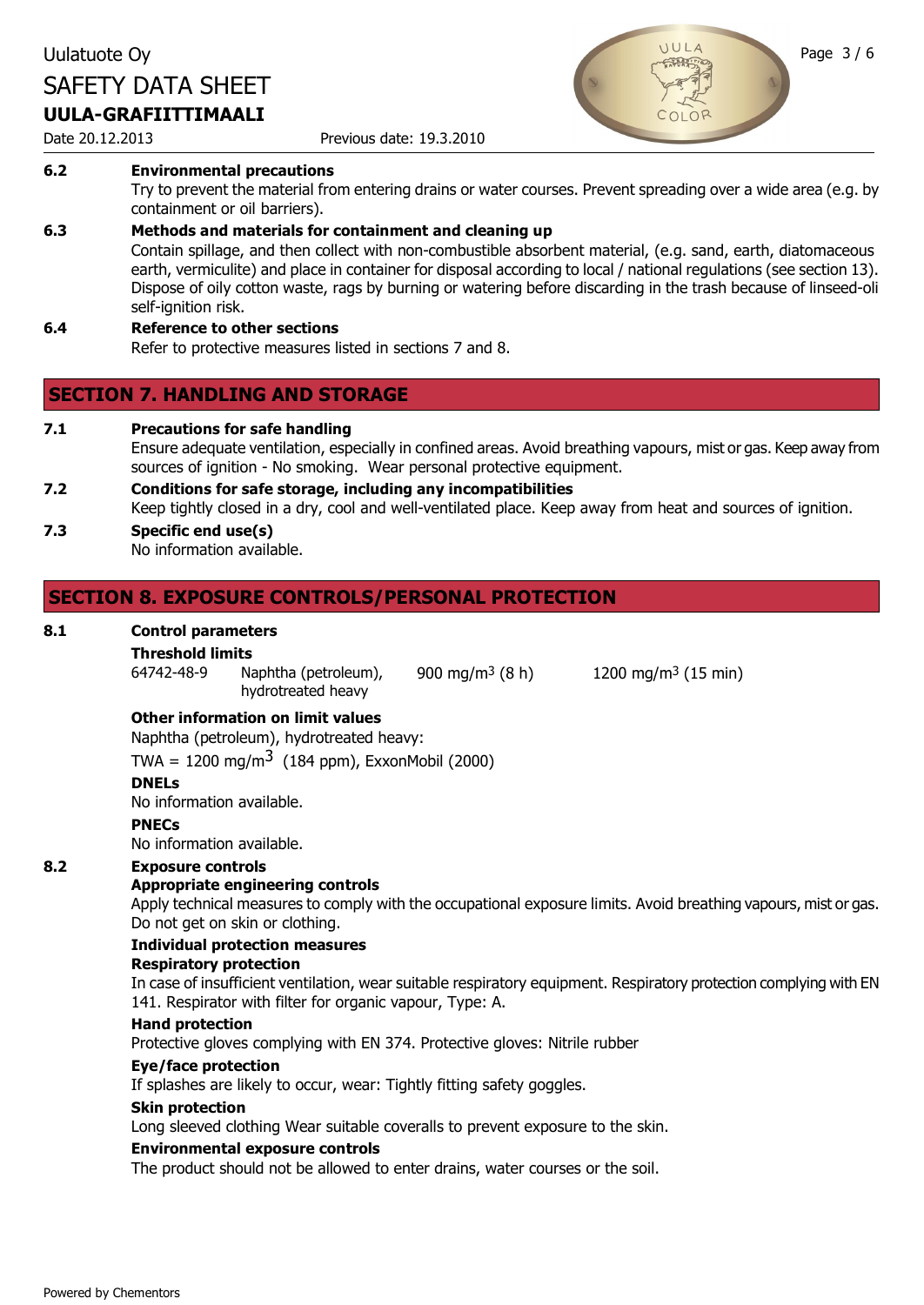Date 20.12.2013 Previous date: 19.3.2010

### **SECTION 9. PHYSICAL AND CHEMICAL PROPERTIES**

| 9.1 | <b>Important Health Safety and Environmental Information</b> |                                  |
|-----|--------------------------------------------------------------|----------------------------------|
|     | <b>Appearance</b>                                            | Paint-like coloured liquid       |
|     | <b>Odour</b>                                                 | aliphatic                        |
|     | <b>Odour threshold</b>                                       | no data available                |
|     | рH                                                           | no data available                |
|     | <b>Melting point/freezing point</b>                          | no data available                |
|     | Initial boiling point and boiling range                      | 180 - 217ºC (heavy naphtha)      |
|     | <b>Flash point</b>                                           | $> 60^{\circ}$ C (heavy naphtha) |
|     | <b>Evaporation rate</b>                                      | no data available                |
|     | <b>Flammability (solid, gas)</b>                             | no data available                |
|     | <b>Explosive properties</b>                                  |                                  |
|     | <b>Lower explosion limit</b>                                 | 0,6 % vol (heavy naphtha).       |
|     | <b>Upper explosion limit</b>                                 | 7 % vol (heavy naphtha)          |
|     | Vapour pressure                                              | no data available                |
|     | <b>Vapour density</b>                                        | no data available                |
|     | <b>Relative density</b>                                      | no data available                |
|     | Solubility(ies)                                              |                                  |
|     | <b>Water solubility</b>                                      | no data available                |
|     | Fat solubility (solvent - oil to be specified)               | no data available                |
|     | Partition coefficient: n-octanol/water                       | no data available                |
|     | <b>Auto-ignition temperature</b>                             | no data available                |
|     | <b>Decomposition temperature</b>                             | no data available                |
|     | <b>Viscosity</b>                                             | $>$ 20,5 mm2/s (40°C)            |
|     | <b>Explosive properties</b>                                  | no data available                |
|     | <b>Oxidising properties</b>                                  | no data available                |
| 9.2 | <b>Other information</b>                                     |                                  |
|     | no data available                                            |                                  |

# **SECTION 10. STABILITY AND REACTIVITY**

| 10.1 | <b>Reactivity</b>                                                                                         |
|------|-----------------------------------------------------------------------------------------------------------|
|      | No dangerous reaction known under conditions of normal use.                                               |
| 10.2 | <b>Chemical stability</b>                                                                                 |
|      | Stable under normal conditions.                                                                           |
| 10.3 | <b>Possibility of hazardous reactions</b>                                                                 |
|      | No dangerous reaction known under conditions of normal use.                                               |
| 10.4 | <b>Conditions to avoid</b>                                                                                |
|      | Heat, flames and sparks. Keep away from direct sunlight.                                                  |
| 10.5 | <b>Incompatible materials</b>                                                                             |
|      | Strong oxidizing agents.                                                                                  |
| 10.6 | <b>Hazardous decomposition products</b>                                                                   |
|      | In case of fire hazardous decomposition products may be produced such as: Carbon monovide, carbon diovide |

In case of fire hazardous decomposition products may be produced such as: Carbon monoxide, carbon dioxide and unburned hydrocarbons (smoke).

## **SECTION 11. TOXICOLOGICAL INFORMATION**

#### **11.1 Information on toxicological effects**

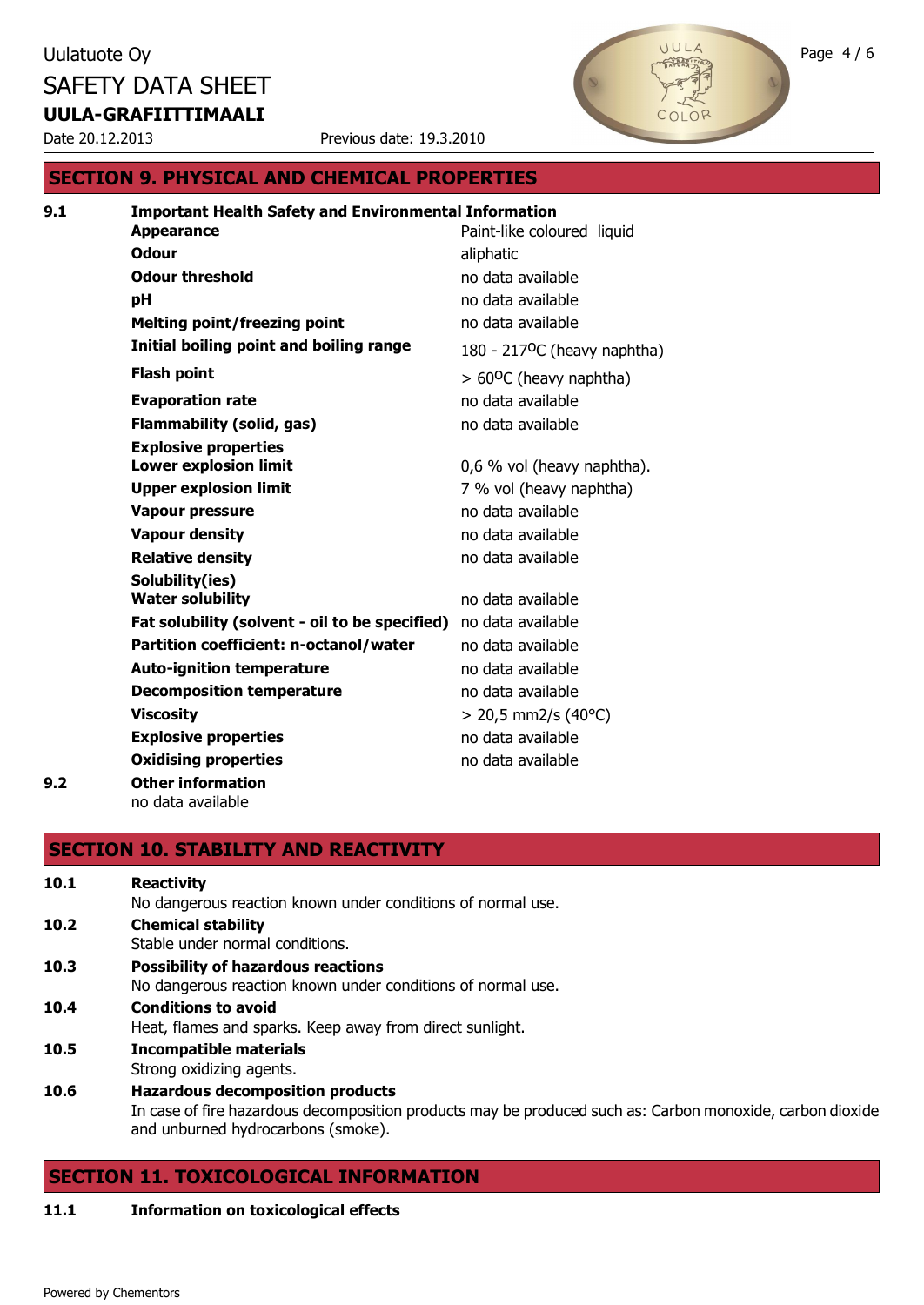Date 20.12.2013 Previous date: 19.3.2010



**Acute toxicity** No information available.

**Irritation and corrosion**

Repeated exposure may cause skin dryness or cracking.

#### **Sensitisation**

No information available.

#### **Subacute, subchronic and prolonged toxicity**

No information available.

#### **STOT-single exposure**

No information available.

**STOT-repeated exposure** No information available.

#### **Aspiration hazard**

No information available.

**Other information on acute toxicity** No information available.

### **SECTION 12. ECOLOGICAL INFORMATION**

| 12.1 | <b>Toxicity</b><br><b>Aquatic toxicity</b>                                                   |
|------|----------------------------------------------------------------------------------------------|
|      | No information available.<br><b>Toxicity to other organisms</b><br>No information available. |
| 12.2 | <b>Persistence and degradability</b>                                                         |
|      | <b>Biodegradation</b><br>No information available.                                           |
|      | <b>Chemical degradation</b><br>No information available.                                     |
| 12.3 | <b>Bioaccumulative potential</b><br>No information available.                                |
| 12.4 | <b>Mobility in soil</b><br>No information available.                                         |
| 12.5 | <b>Results of PBT and vPvB assessment</b><br>No information available.                       |
| 17 C | Atharaduarea affasts                                                                         |

#### **12.6 Other adverse effects** No information available.

### **SECTION 13. DISPOSAL CONSIDERATIONS**

#### **13.1 Waste treatment methods**

Dispose of wastes in an approved waste disposal facility. Dispose of as hazardous waste in compliance with local and national regulations. Empty containers can be landfilled, when in accordance with the local regulations.

### **SECTION 14. TRANSPORT INFORMATION**

- **14.2 UN proper shipping name**
- **14.3 Transport hazard class(es)** -
- **14.4 Packing group** -

**14.1 UN number 14.1 UN number 14.1 UN** number regulations.

- 
-